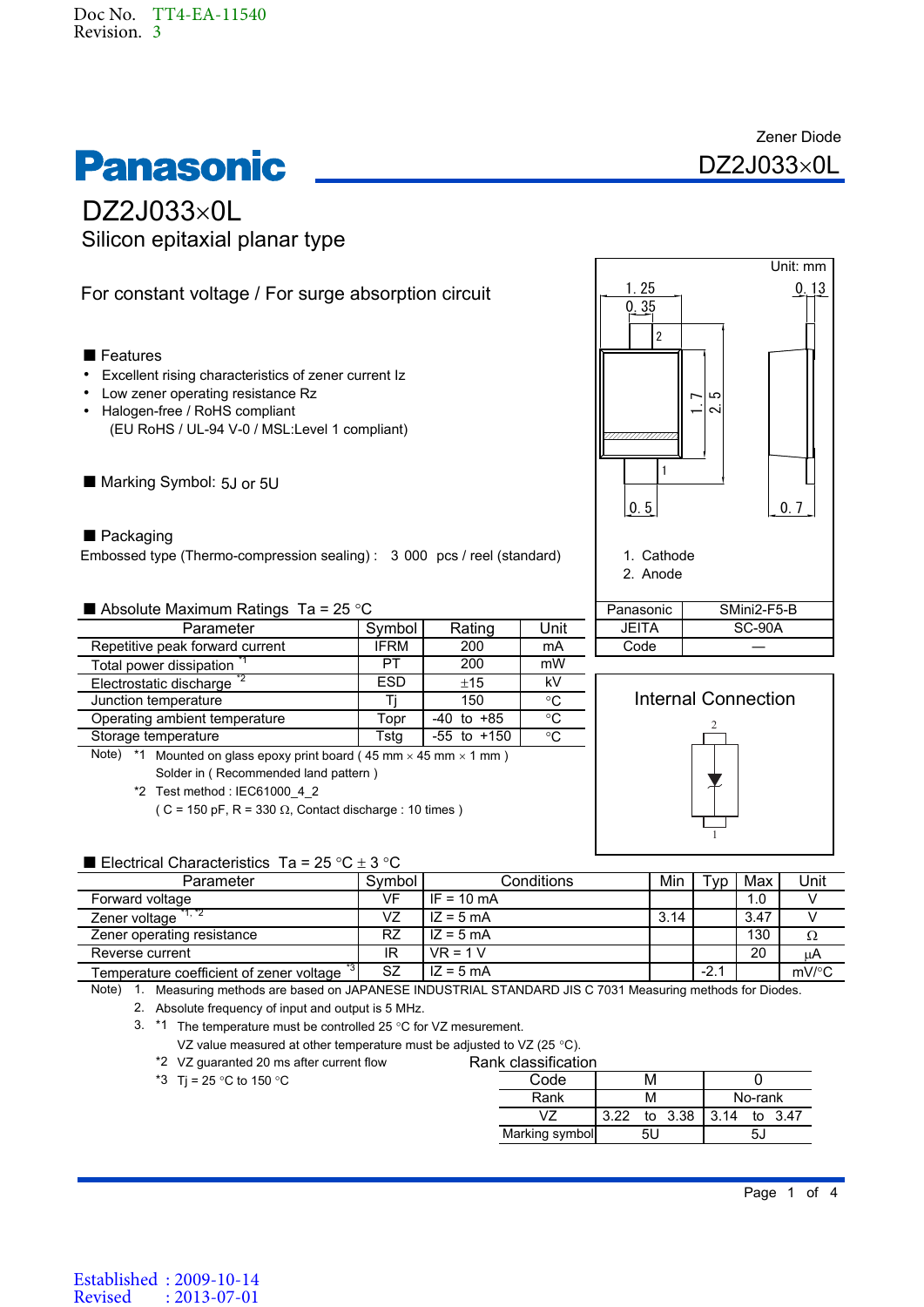



Zener Diode  $DZ2J033\times 0L$ 

## Technical Data ( reference )



Established : 2009-10-14 Revised : 2013-07-01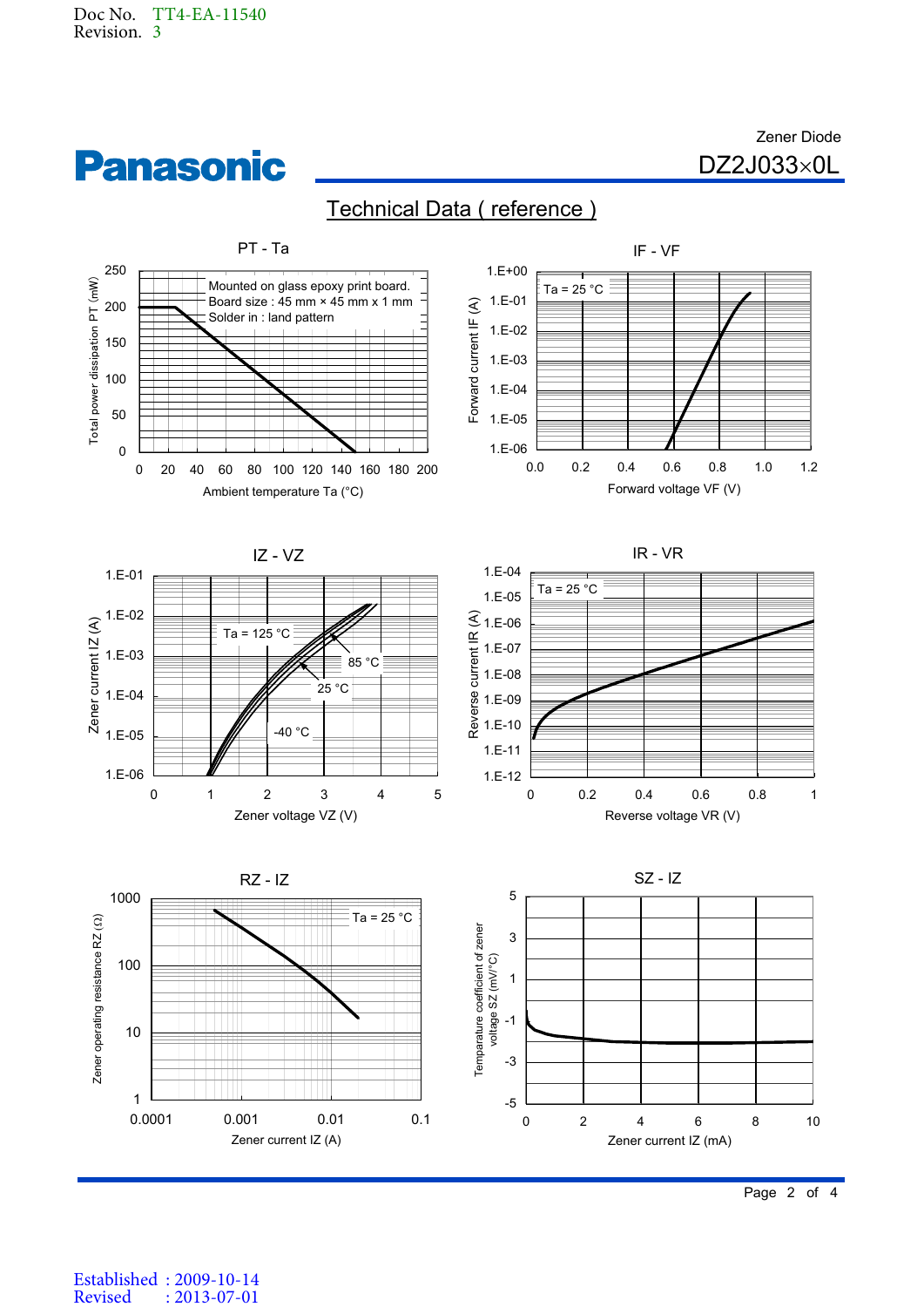

**Panasonic** 





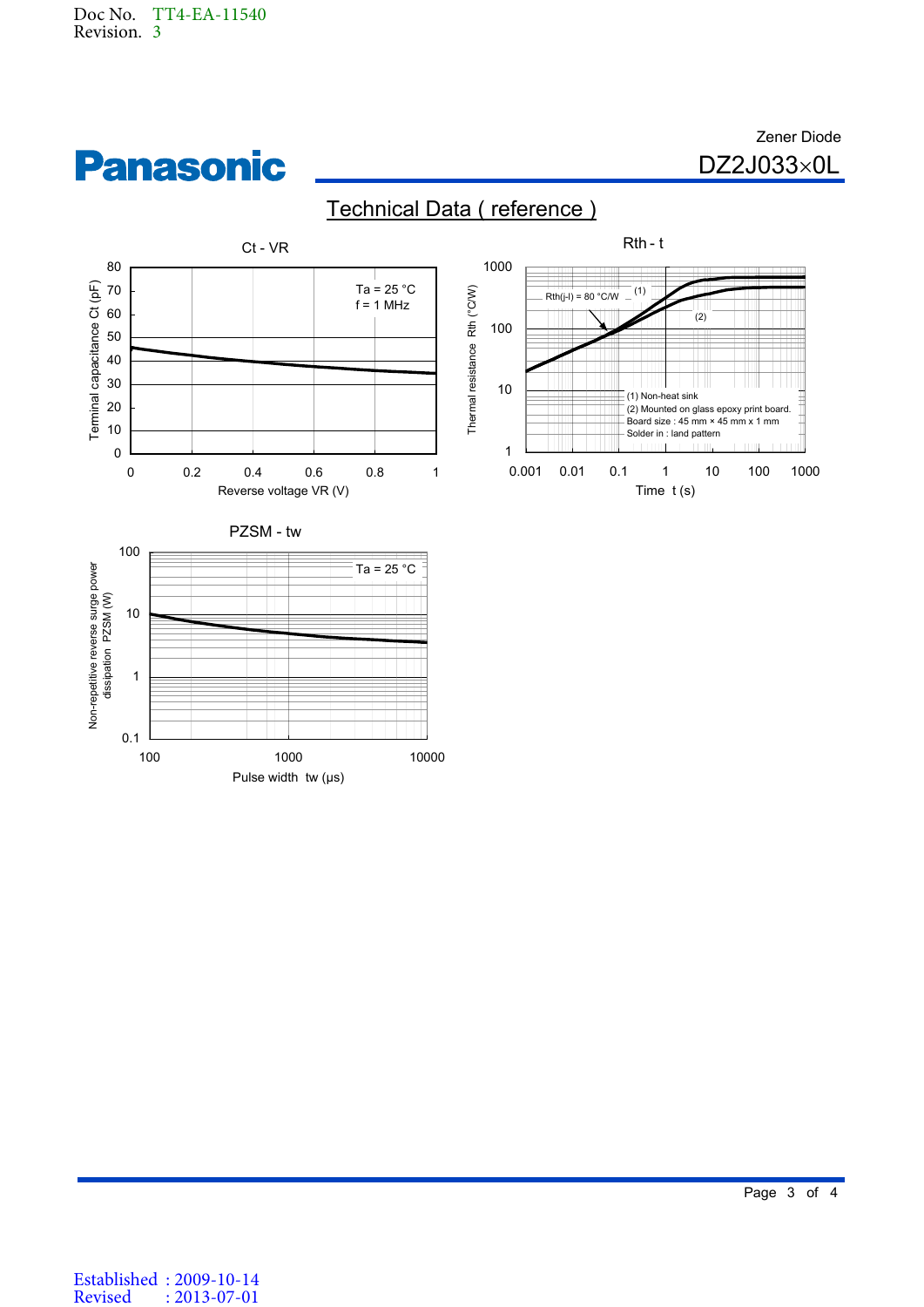



Established : 2009-10-14 Revised : 2013-07-01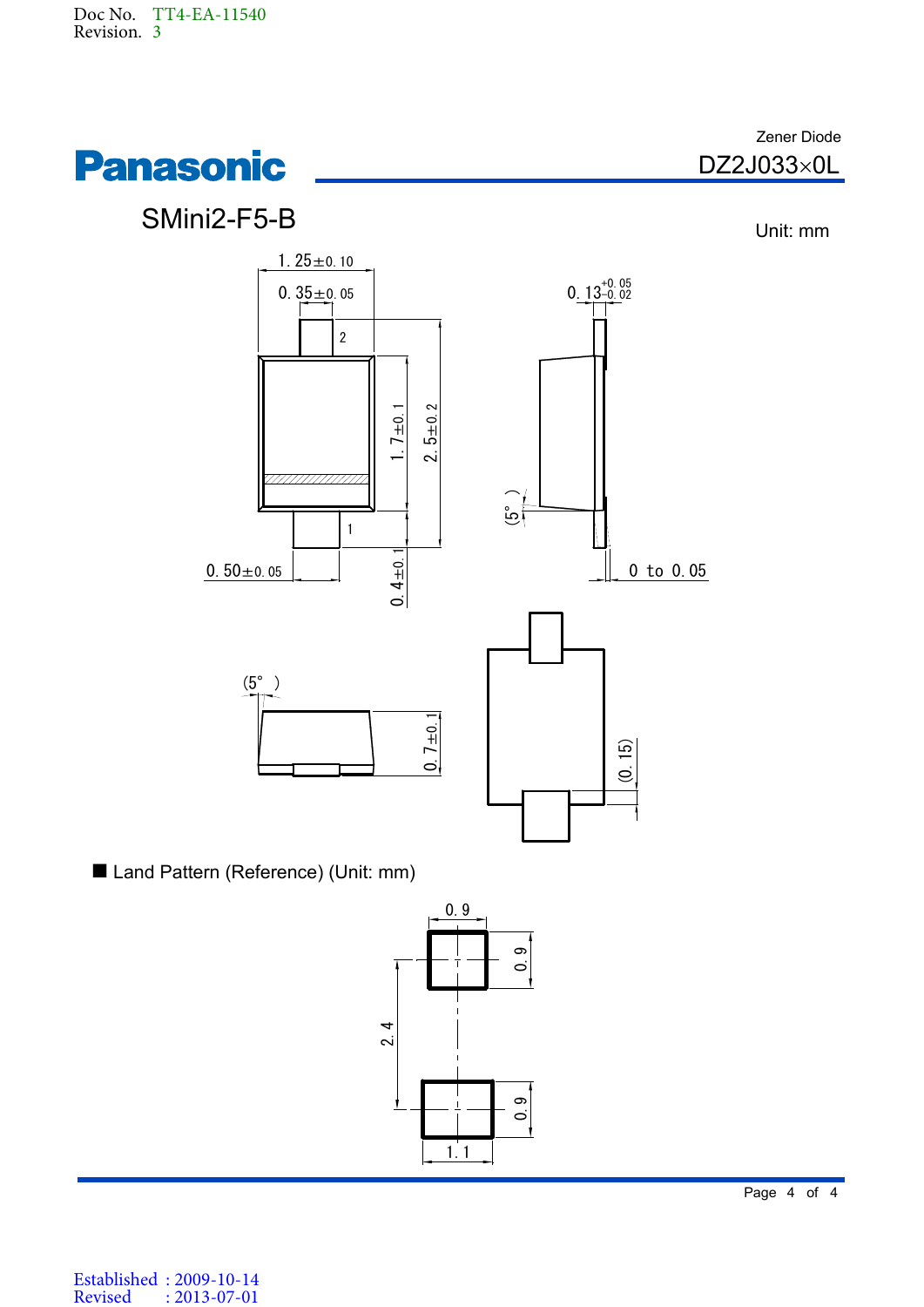## Request for your special attention and precautions in using the technical information and semiconductors described in this book

- (1) If any of the products or technical information described in this book is to be exported or provided to non-residents, the laws and regulations of the exporting country, especially, those with regard to security export control, must be observed.
- (2) The technical information described in this book is intended only to show the main characteristics and application circuit examples of the products. No license is granted in and to any intellectual property right or other right owned by Panasonic Corporation or any other company. Therefore, no responsibility is assumed by our company as to the infringement upon any such right owned by any other company which may arise as a result of the use of technical information de-scribed in this book.
- (3) The products described in this book are intended to be used for general applications (such as office equipment, communications equipment, measuring instruments and household appliances), or for specific applications as expressly stated in this book.

Please consult with our sales staff in advance for information on the following applications, moreover please exchange documents separately on terms of use etc.: Special applications (such as for in-vehicle equipment, airplanes, aerospace, automotive equipment, traffic signaling equipment, combustion equipment, medical equipment and safety devices) in which exceptional quality and reliability are required, or if the failure or malfunction of the products may directly jeopardize life or harm the human body.

Unless exchanging documents on terms of use etc. in advance, it is to be understood that our company shall not be held responsible for any damage incurred as a result of or in connection with your using the products described in this book for any special application.

- (4) The products and product specifications described in this book are subject to change without notice for modification and/or improvement. At the final stage of your design, purchasing, or use of the products, therefore, ask for the most upto-date Product Standards in advance to make sure that the latest specifications satisfy your requirements.
- (5) When designing your equipment, comply with the range of absolute maximum rating and the guaranteed operating conditions (operating power supply voltage and operating environment etc.). Especially, please be careful not to exceed the range of absolute maximum rating on the transient state, such as power-on, power-off and mode-switching. Otherwise, we will not be liable for any defect which may arise later in your equipment. Even when the products are used within the guaranteed values, take into the consideration of incidence of break down and failure mode, possible to occur to semiconductor products. Measures on the systems such as redundant design, arresting the spread of fire or preventing glitch are recommended in order to prevent physical injury, fire, social damages, for example, by using the products.
- (6) Comply with the instructions for use in order to prevent breakdown and characteristics change due to external factors (ESD, EOS, thermal stress and mechanical stress) at the time of handling, mounting or at customer's process. We do not guarantee quality for disassembled products or the product re-mounted after removing from the mounting board. When using products for which damp-proof packing is required, satisfy the conditions, such as shelf life and the elapsed time since first opening the packages.
- (7) When reselling products described in this book to other companies without our permission and receiving any claim of request from the resale destination, please understand that customers will bear the burden.
- (8) This book may be not reprinted or reproduced whether wholly or partially, without the prior written permission of our company.